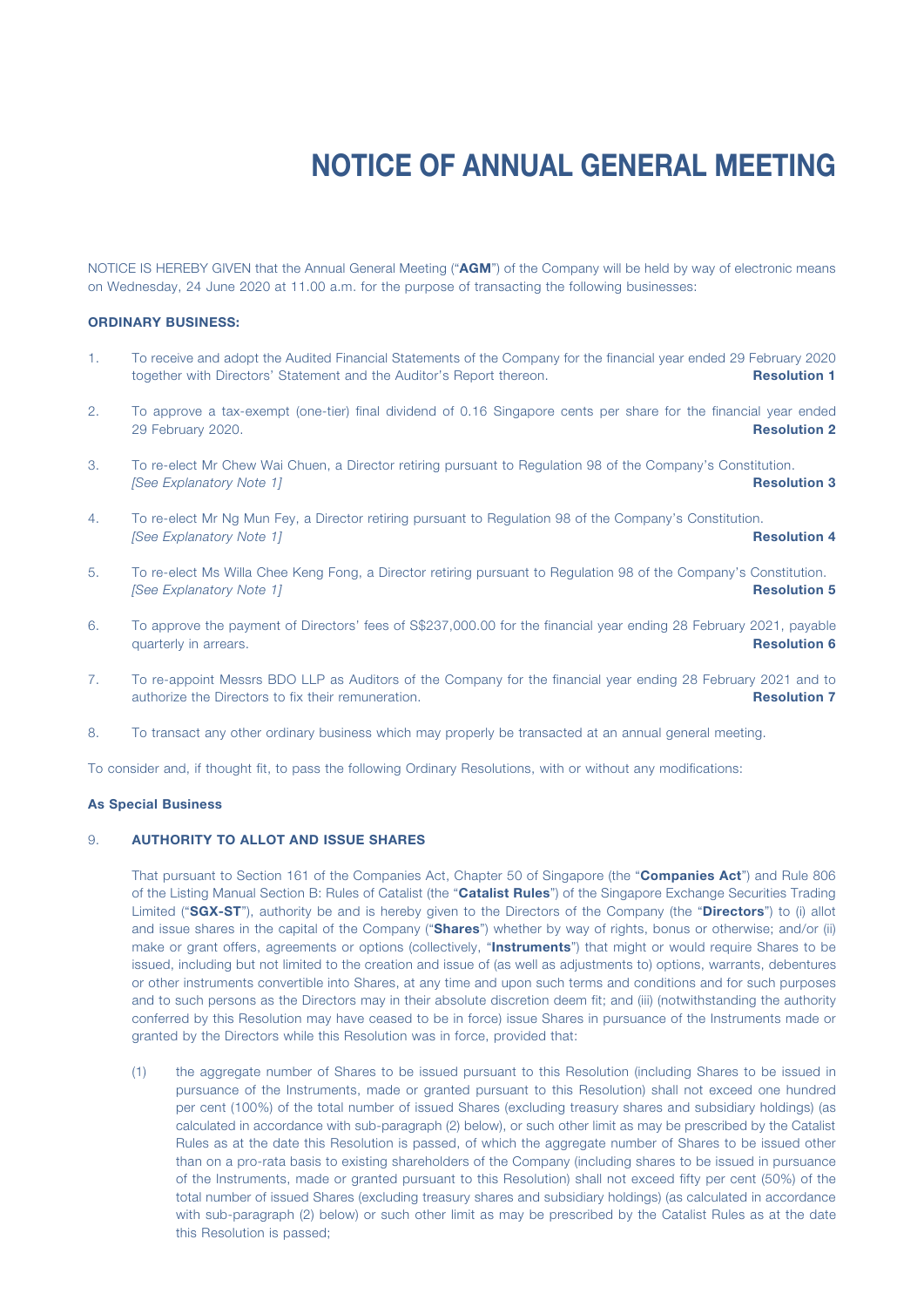- (2) (subject to such manner of calculation as may be prescribed by the SGX-ST) for the purpose of determining the aggregate number of Shares that may be issued under sub-paragraph (1) above, the percentage of issued Shares shall be based on the total number of issued Shares (excluding treasury shares and subsidiary holdings) at the time this Resolution is passed, after adjusting for:
	- (a) new Shares arising from the conversion or exercise of any convertible securities;
	- (b) new Shares arising from exercising share options or vesting of share awards, provided that the share options or share awards (as the case may be) were granted in compliance with Part VIII of Chapter 8 of the Catalist Rules; and
	- (c) any subsequent bonus issue, consolidation or subdivision of Shares;

Adjustments in accordance to subparagraphs (2)(a) and (2)(b) above are only to be made in respect of new shares arising from convertible securities, share options or share awards which were issued and outstanding or subsisting at the time of the passing of this Resolution.

- (3) in exercising the authority conferred by this Resolution, the Company shall comply with the provisions of the Catalist Rules for the time being in force (unless such compliance has been waived by the SGX-ST), all applicable legal requirements under the Companies Act and otherwise, the Constitution for the time being of the Company; and
- (4) the authority conferred by this Resolution shall, unless revoked or varied by the Company in general meeting, continue to be in force until the conclusion of the next annual general meeting of the Company or the date by which the next annual general meeting of the Company is required by law to be held, whichever is earlier. *[See Explanatory Note 2]* Resolution 8

## 10. AUTHORITY TO ALLOT AND ISSUE SHARES UNDER THE FORTRESS EMPLOYEE SHARE OPTION SCHEME

THAT the Directors be and are hereby authorised to offer and grant options ("Options") under the Fortress Employee Share Option Scheme (the "Scheme") and to allot and issue from time to time such number of new Shares in the share capital of the Company as may be required to be issued pursuant to the exercise of the Options under the Scheme, provided always that the aggregate number of Shares to be issued pursuant to the Scheme shall not exceed fifteen per cent (15%) of the total number of issued Shares (excluding treasury shares and subsidiary holdings) of the Company from time to time, and that such authority shall, unless revoked or varied by the Company in a general meeting, continue in force until the conclusion of the next annual general meeting of the Company or the date by which the next annual general meeting of the Company is required by law to be held, whichever is earlier. *See Explanatory Note 3]* Resolution 9

## By Order of the Board

Dato' Sri Ivan Chee Yew Fei Executive Director and Chief Executive Officer

5 June 2020 Singapore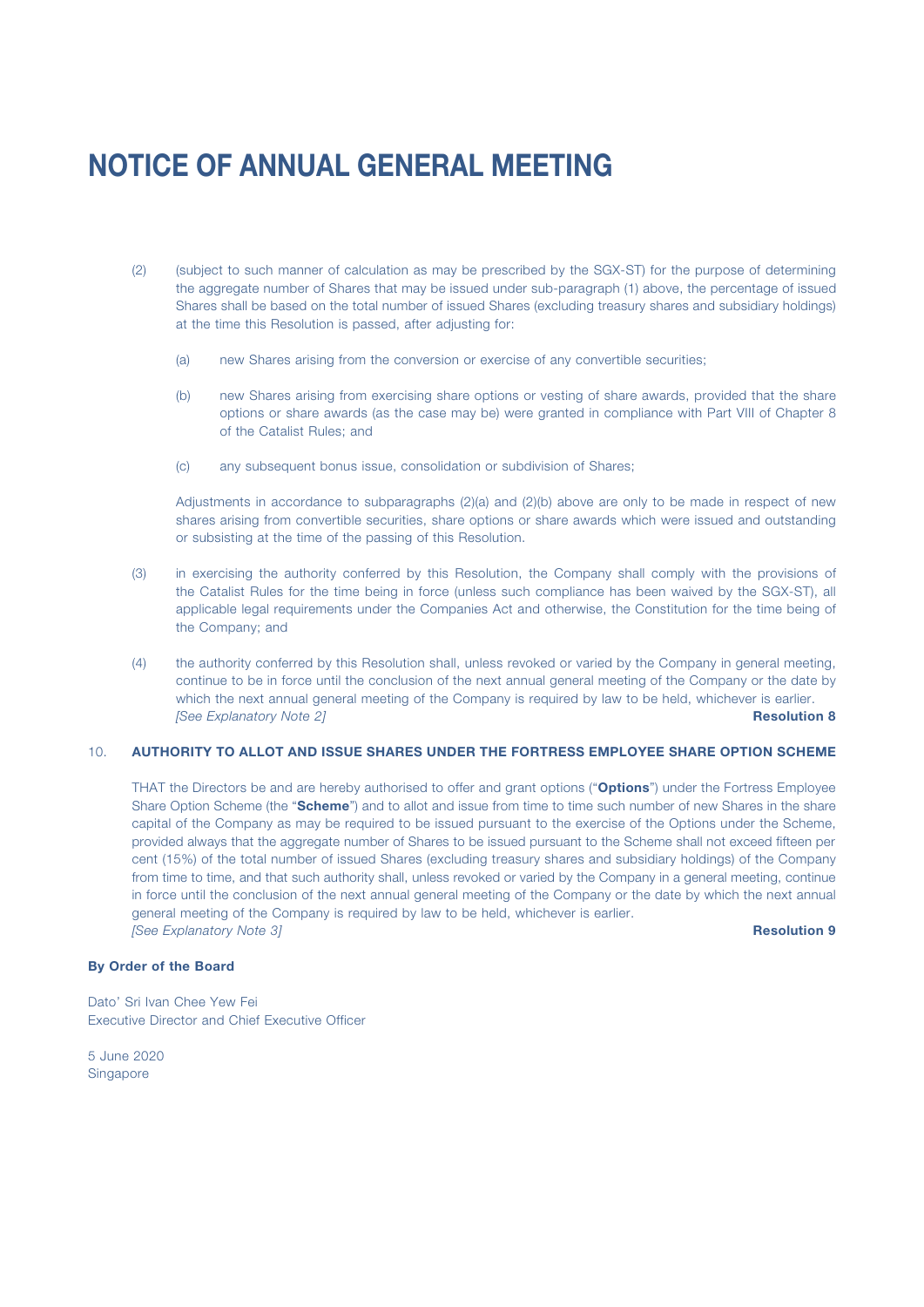#### Explanatory Notes:

1. Mr Chew Wai Chuen, an Independent Director and Non-Executive Chairman of the Company will, upon re-election as a Director, continue to serve as Chairman of the Board and the Remuneration Committee and remain a member of the Audit and Nominating Committees. Mr Chew Wai Chuen is considered independent for the purposes of Rule 704(7) of the Catalist Rules. Mr Chew Wai Chuen does not have any relationships including immediate family relationships between himself and the Directors, the Company and the substantial shareholders, which may affect his independence.

Mr Ng Mun Fey, the Executive Director and Chief Operating Officer is a substantial shareholder of the Company via his interest in 30% of the shares of Greger International Sdn Bhd. Mr Ng Mun Fey does not have any relationships including immediate family relationships between himself and the Directors, the Company and the other substantial shareholders. Mr. Ng Mun Fey will, upon re-election as a Director, remain as an Executive Director and Chief Operating Officer of the Company.

Ms Willa Chee Keng Fong, a Non-Executive and Non-Independent Director of the Company is the daughter of Dato' Sri Ivan Chee. Save as disclosed, Ms Willa Chee Keng Fong does not have any relationships including immediate family relationships between herself and other Directors, the Company and the other substantial shareholders. Ms Willa Chee Keng Fong will, upon re-election as a Director, remain as Non-Executive and Non-Independent Director of the Company.

Further information on all the abovementioned directors can be found under the section title "Board of Directors" on pages 12 to 15, "Corporate Governance Report" on pages 17 to 48 and "Key Information" on pages 49 to 54 of the 2020 Annual Report.

2. Ordinary Resolution 8, if passed, will empower the Directors from the date of this AGM until the date of the next AGM or the date by which the next AGM of the Company is required by law to be held or such authority is varied or revoked by the Company in a general meeting, whichever is the earlier, to allot and issue shares in the capital of the Company and to make or grant Instruments (such as warrants or debentures) convertible into shares, and to issue shares pursuant to such Instruments. The aggregate number of shares (including shares to be made in pursuance of Instruments made or granted pursuant to this Resolution) which the Directors may allot and issue, shall not exceed, in total, one hundred per cent (100%) of the total number of issued shares (excluding treasury shares and subsidiary holdings), of which the total number of shares issued other than on a pro-rata basis to existing shareholders of the Company, shall not exceed fifty per cent (50%) of the total number of issued shares (excluding treasury shares and subsidiary holdings).

For determining the aggregate number of shares that may be issued, the percentage of issued shares will be calculated based on the total number of issued shares (excluding treasury shares and subsidiary holdings) at the time Resolution 8 is passed after adjusting for new shares arising from the conversion or exercise of any convertible securities, the exercise of share options or the vesting of share awards outstanding or subsisting at the time when Resolution 8 is passed and any subsequent consolidation or subdivision of shares.

3. Ordinary Resolution 9, if passed, will empower the Directors of the Company to offer and grant options, and allot and issue new Shares pursuant to the Scheme provided that the aggregate number of new Shares to be allotted and issued pursuant to the Scheme and other share-based incentive scheme(s) or plan(s) to be implemented by the Company (if any) shall not exceed 15% of the total number of issued Shares (excluding treasury shares and subsidiary holdings) of the Company on the day preceeding the date of the relevant grant. This authority will, unless revoked or varied at a general meeting, expire at the next AGM of the Company or by the date by which the next AGM of the Company is required by law to be held, whichever is earlier.

### Notes:

- 1. The AGM will be convened and held, by electronic means pursuant to the COVID-19 (Temporary Measures) (Alternative Arrangements for Meetings for Companies, Variable Capital Companies, Business Trusts, Unit Trusts and Debenture Holders) Order 2020. Printed copies of this notice of Annual General Meeting (the "Notice") and the Company's annual report ("AR") will not be sent to members. Instead, this Notice and AR will be sent to members by electronic means via publication on the Company's website at the URL https://www.fortress.sg and made available on the SGXNet at the URL https://www.sgx.com/securities/company-announcements.
- 2. Alternative arrangements relating to, among others, attendance, submission of questions in advance and/or voting by proxy at the AGM of the Company to be held on Wednesday, 24 June 2020 at 11:00 a.m. are set out in the Company's announcement dated 5 June 2020 (the "Announcement"), which has been uploaded together with this Notice of AGM on SGXNet at the URL https://www.sgx.com/securities/company-announcements on the same day. The Announcement may also be accessed at the URL https://www.fortress.sg. For the avoidance of doubt, the Announcement is circulated together with and forms part of this Notice of AGM.

In particular, the AGM will be held by way of electronic means and a member of the Company will be able to observe the proceedings of the AGM through a "live" webcast ("LIVE WEBCAST") via his/her/its mobile phones, tablets or computers or listen to these proceedings through a "live" audio feed ("AUDIO ONLY MEANS") via telephone. In order to do so, a member of the Company who wishes to watch the LIVE WEBCAST or listen via the AUDIO ONLY MEANS must register by 11:00 a.m. on 18 June 2020, at the URL https://streaming.sg/fortress/register. Following authentication of his/her/its status as members of the Company, authenticated members of the Company will receive email instructions on how to access the LIVE WEBCAST and AUDIO ONLY MEANS to observe the proceedings of the AGM by 11:00 a.m. on 23 June 2020.